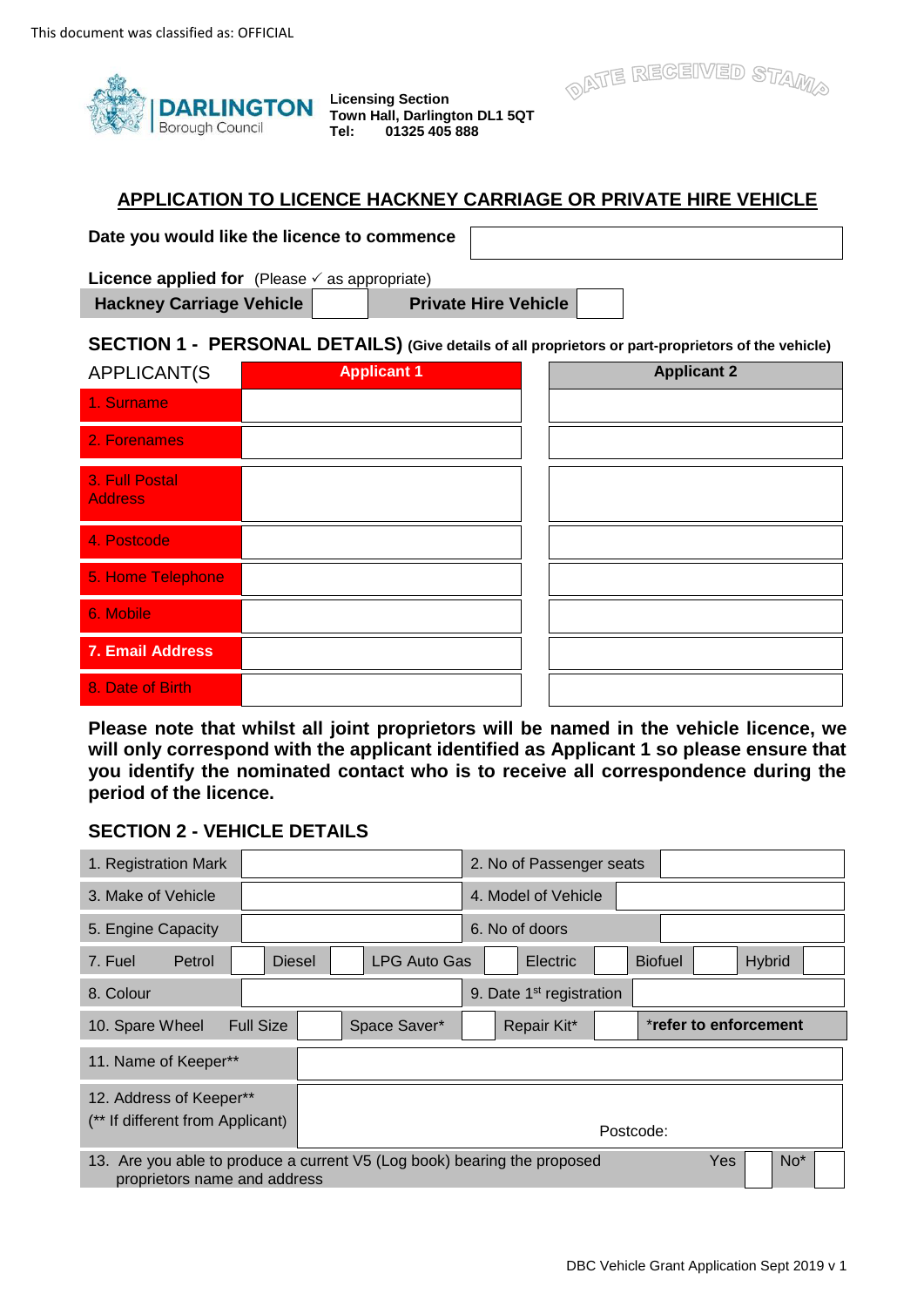## 14. Please state the full address where the vehicle will be kept when not in use

|                                                                       |                      | Postcode:        |    |  |  |
|-----------------------------------------------------------------------|----------------------|------------------|----|--|--|
| 15. Is the vehicle fitted with a meter (PHVs to attached tariff rate) |                      | Yes <sup>-</sup> | No |  |  |
| 16. Make of Meter                                                     | <b>Serial Number</b> |                  |    |  |  |

## **SECTION 3 - INSURANCE DETAILS – MOTOR INSURANCE**

| Name and Address of<br><b>Insurance Company</b> |          |
|-------------------------------------------------|----------|
|                                                 | Postcode |

## **INSURANCE DETAILS – PUBLIC LIABILITY INSURANCE**

| Postcode: |
|-----------|
|           |

## **INSURANCE DETAILS – EMPLOYER LIABILITY (where applicable)**

| Does any other driver use your vehicle (if yes please complete below) |  | $\neg$ YES $\neg$ NO $\neg$ |  |
|-----------------------------------------------------------------------|--|-----------------------------|--|
|                                                                       |  |                             |  |

## **SECTION 4 – ACCIDENT DAMAGE**

| To the best of your knowledge, has this vehicle ever been involved in an | Yes   No |  |
|--------------------------------------------------------------------------|----------|--|
| accident, or been previously recorded as an 'insurance write off'        |          |  |

If YES please provide details

## **SECTION 5 – PASSENGERS WITH DISABILITIES**

Has this vehicle been adapted to carry wheelchairs Yes No No Please attach fitting certificate

**IFC ITON 5 – PASSENGERS WITH DISABILITIES**<br>Has this vehicle been adapted to carry wheelchairs Yes No Reflease and application to enforcement<br>If an adaptation has been indicated, please refer this application to enforcemen

## **SECTION 6 - CONVICTIONS**

 $Yes^*$  No Has any person named at Section 1 ever been cautioned for or convicted of a criminal offence **which is not spent in accordance with the provisions of the Rehabilitation of Offenders Act 1974** 

\*If yes please give details below – please identify which applicant by their applicant number

| Offence | Fine/Sentence       |
|---------|---------------------|
|         |                     |
|         |                     |
|         |                     |
|         |                     |
|         | Convicting<br>Court |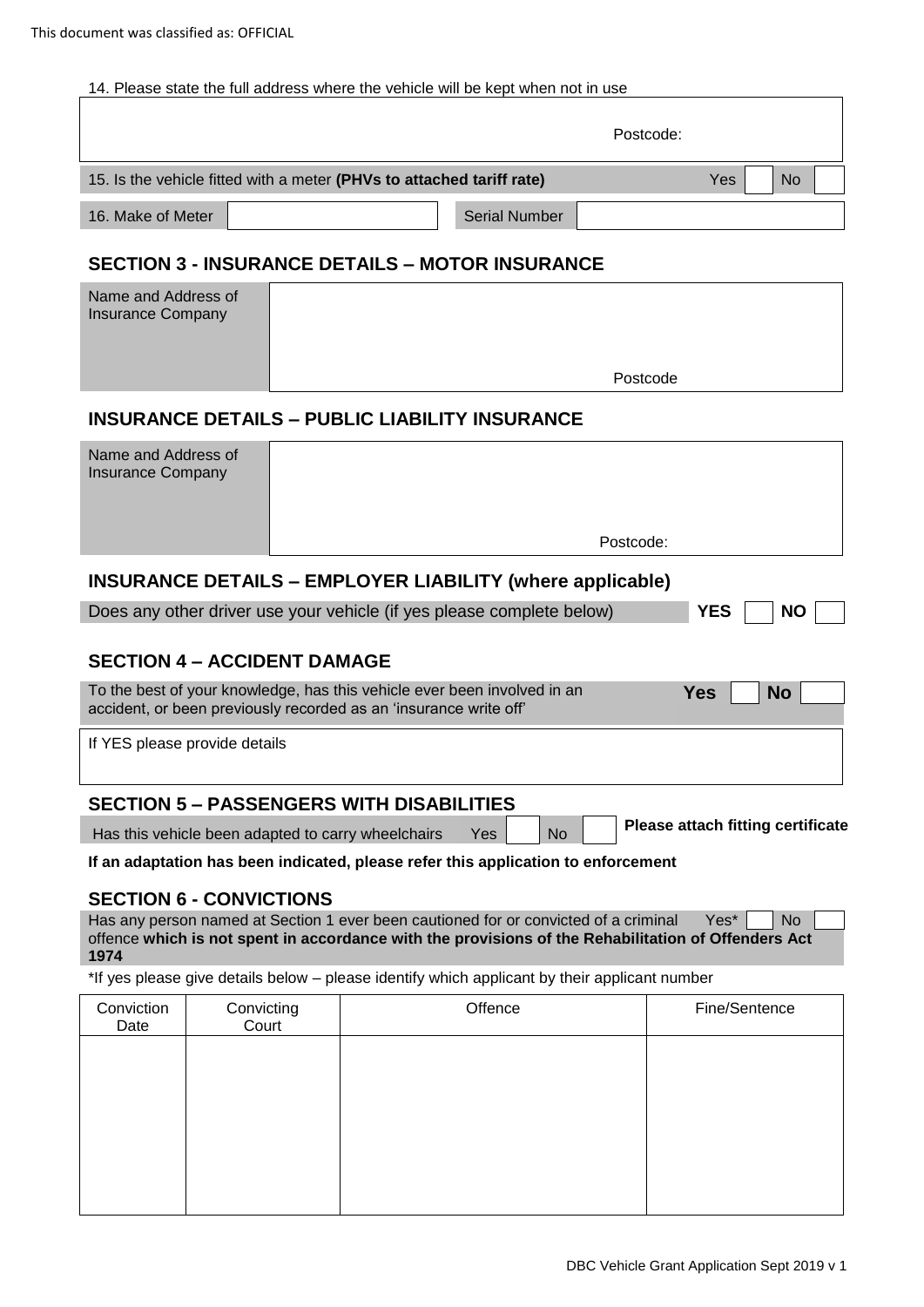### **SECTION 7 PROPRIETOR REQUISITION**

## **Section 48 - Local Government (Miscellaneous Provisions) Act 1976 Section 40 - Town Police Clauses Act 1847**

| Name of Applicant 1         |  |
|-----------------------------|--|
| Name of Applicant 2         |  |
| Vehicle Registration Number |  |

 **I hereby declare that I am a proprietor of the vehicle, registration mark indicated above, more fully described in the preceding application for a Hackney Carriage/Private Hire vehicle licence and that the following are names and surnames and addresses of the applicant and every proprietor or part proprietor of such vehicle, or person concerned, either solely or in partnership with any other person, in the keeping, employing or hiring of such vehicle. This information is true to the best of my knowledge and belief**.

## **PLEASE NOTE**

 As the Proprietor of this vehicle you are required to complete this form fully, giving details of any persons who:-

- A) own the vehicle: B) part-own the vehicle:
- C) rent or hire the vehicle from you; D) any person who drives the vehicle for you

| Name | Address | NI Number |  |  | A | B | C |  |  |
|------|---------|-----------|--|--|---|---|---|--|--|
|      |         |           |  |  |   |   |   |  |  |
|      |         |           |  |  |   |   |   |  |  |
|      |         |           |  |  |   |   |   |  |  |
|      |         |           |  |  |   |   |   |  |  |
|      |         |           |  |  |   |   |   |  |  |
|      |         |           |  |  |   |   |   |  |  |

(Please tick the relevant column)

 Your attention is drawn to the provisions of Section 40 of the Town Police Clauses Act 1847 and Section 48 SS (3) (a) of the Local Government (Miscellaneous Provisions) Act 1976 as reproduced in the **NOTES** section of this application. Applicant 1

| <b>Signature of Proprietor</b>                                                                                                                                                          | <b>Date</b> |  |
|-----------------------------------------------------------------------------------------------------------------------------------------------------------------------------------------|-------------|--|
| If a Limited Company, please state<br>your name and position in the<br>company registered on company's<br>house. (the application must be<br>signed by a company<br>secretary/director) |             |  |
| <b>Applicant 2</b>                                                                                                                                                                      |             |  |
| <b>Signature of Proprietor</b>                                                                                                                                                          | <b>Date</b> |  |
| If a Limited Company, please state<br>your name and position in the<br>company registered on company's<br>house. (the application must be<br>signed by a company<br>secretary/director) |             |  |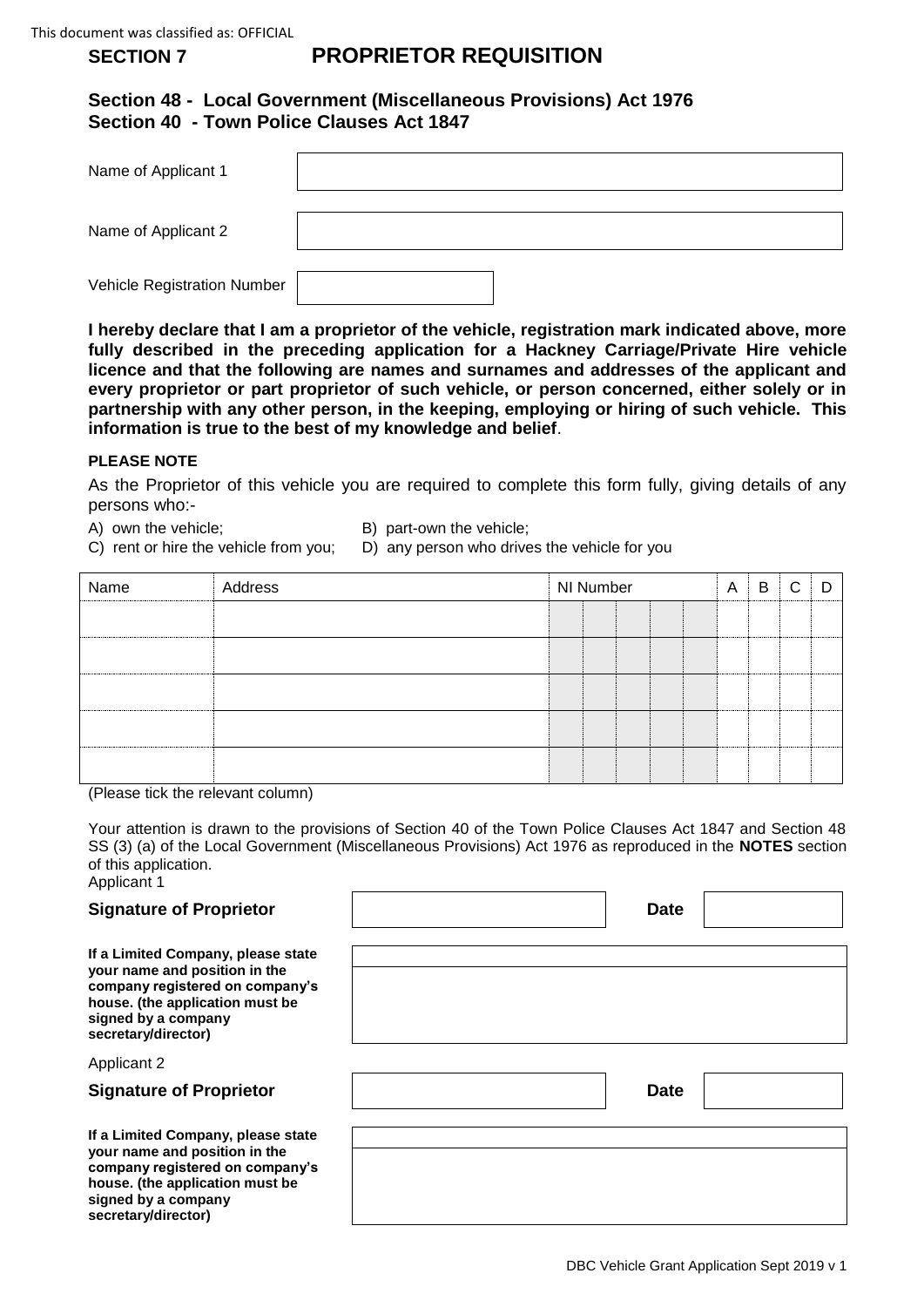## **SECTION 8 PRIVATE HIRE CERTIFICATION**

# **TO BE COMPLETED BY PRIVATE HIRE APPLICANTS ONLY**

# **PART A To be completed by the Licensed Operator**

| This is to certify that Vehicle Registration Mark                                                                                                                                       |  |                                     | is to be operated by |  |
|-----------------------------------------------------------------------------------------------------------------------------------------------------------------------------------------|--|-------------------------------------|----------------------|--|
| Name of Licensed<br>Private Hire Operator                                                                                                                                               |  |                                     |                      |  |
| <b>Business Address of Licensed</b><br>Private Hire Operator                                                                                                                            |  |                                     |                      |  |
|                                                                                                                                                                                         |  | Postcode:                           |                      |  |
| Trading as:                                                                                                                                                                             |  |                                     |                      |  |
| I will now be operating                                                                                                                                                                 |  | vehicles under my Operators Licence |                      |  |
| I have enclosed the additional fee (Please tick as appropriate)                                                                                                                         |  | Yes                                 | <b>No</b>            |  |
| <b>Signature of</b><br><b>Licensed Operator</b>                                                                                                                                         |  | <b>Date</b>                         |                      |  |
| <b>PART B To be completed by the Owner/Proprietor</b>                                                                                                                                   |  |                                     |                      |  |
| This is to certify that:                                                                                                                                                                |  |                                     |                      |  |
| Name of Vehicle Proprietor(s)                                                                                                                                                           |  |                                     |                      |  |
| <b>Address of Vehicle</b><br>Proprietor(s)                                                                                                                                              |  |                                     |                      |  |
| is the proprietor of the said vehicle and confirm that it will be operated by:                                                                                                          |  |                                     |                      |  |
| Name of Licensed<br>Private Hire Operator:                                                                                                                                              |  |                                     |                      |  |
| I understand that if I fail to notify the Local Authority of any transfer of operator I shall be<br>liable to prosecution                                                               |  |                                     |                      |  |
| <b>Applicant 1</b><br><b>Signature of</b><br><b>Owner/Proprietor</b>                                                                                                                    |  | <b>Date</b>                         |                      |  |
| If a Limited Company, please state<br>your name and position in the<br>company registered on company's<br>house. (the application must be<br>signed by a company<br>secretary/director) |  |                                     |                      |  |
| <b>Applicant 2</b><br><b>Signature of</b><br><b>Owner/Proprietor</b>                                                                                                                    |  | <b>Date</b>                         |                      |  |
| If a Limited Company, please state<br>your name and position in the<br>company registered on company's<br>house. (the application must be<br>signed by a company<br>secretary/director) |  |                                     |                      |  |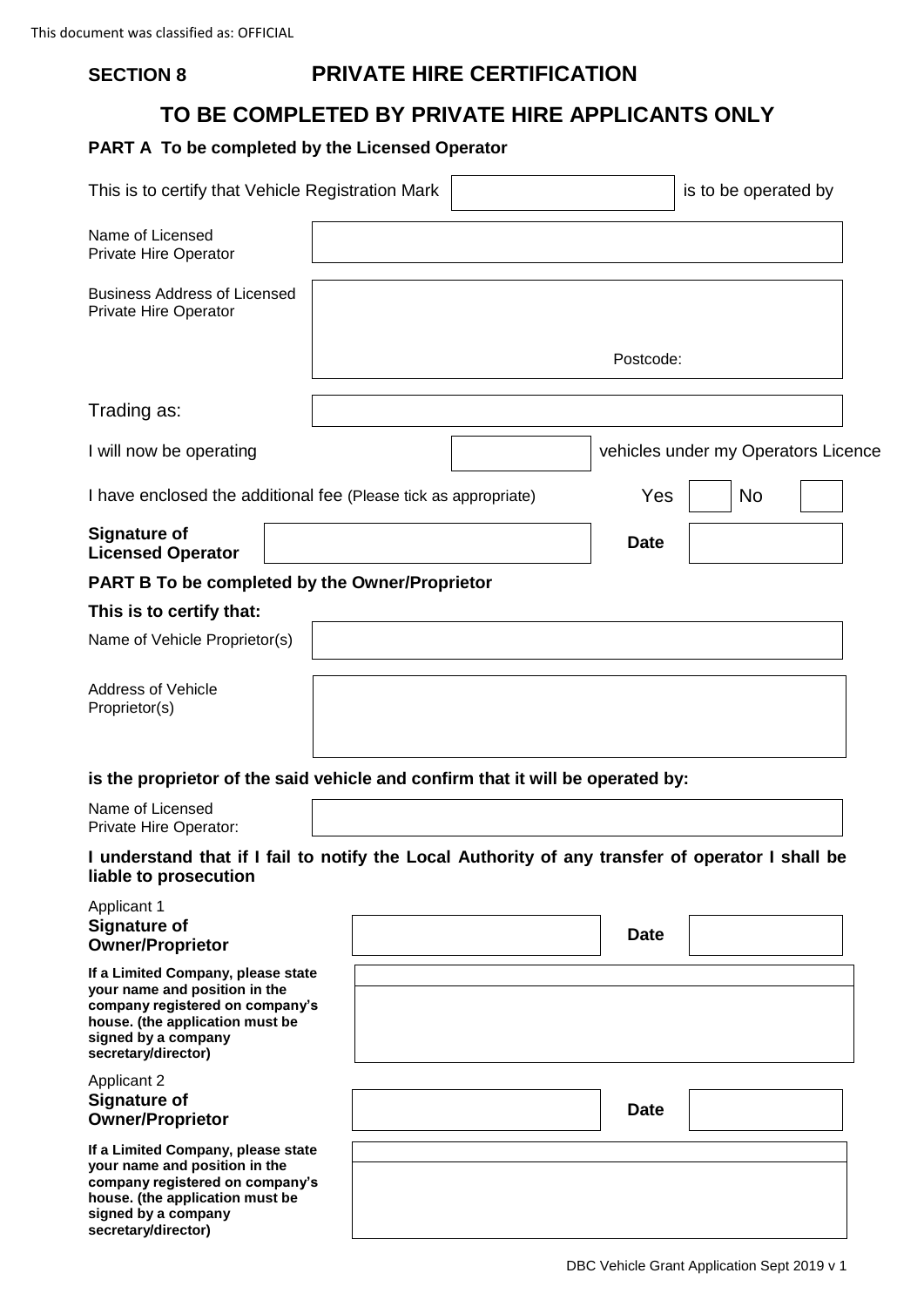## **SECTION 9 - DECLARATION**

 **I/We confirm that if the vehicle to which this application relates receives a Hackney Carriage Vehicle Licence, any pre-booked work undertaken by the vehicle will be \*predominantly for journeys where either the pick up or drop off point is within the boundary of the borough of Darlington**.

\* Predominantly is deemed to be 90% of all pre-booked work over a continuous seven day period

 **If a licence is granted, I/We undertake to comply with the legislation, Council Policies, Byelaws and all conditions attached to the grant of such a licence.** 

 **I/We undertake not to rent or lease this vehicle to any person not declared on this application** 

 **I/We declare to the best of my/our knowledge and belief the answers given above are true. If a licence is granted I/We undertake to comply with any byelaws and conditions attached to the grant of such a licence.** 

## Applicant 1

## Signed **Date Date Date Date**

**If a Limited Company, please state your name and position in the company registered on company's house. (the application must be signed by a company secretary/director)** 

**If a Limited Company, please state your name and position in the company registered on company's house. (the application must be signed by a company secretary/director)** 

| ir a Limited Company, piease state your<br>name and position in the company<br>registered on company's house. (the<br>application must be signed by a<br>company secretary/director) |             |  |
|--------------------------------------------------------------------------------------------------------------------------------------------------------------------------------------|-------------|--|
| <b>Applicant 2</b>                                                                                                                                                                   |             |  |
| <b>Signed</b>                                                                                                                                                                        | <b>Date</b> |  |
| If a Limited Company, please state your<br>name and position in the company<br>registered on company's house. (the<br>المستنبط المستنب والمستنقذ المستنبذ والمستنقذ والمستنبط        |             |  |

 Applicants are advised that to make a false statement, knowingly or recklessly or omit any information from this application is an offence punishable on conviction by imprisonment for a term not exceeding two years or a fine to be decided by the Court or both

## **NOTE**

- **1. If any part of the application is incomplete, the whole application will be returned to you and this may cause unnecessary delay.**
- **2.** The legislation relating to the licensing of hackney carriage and private hire vehicles determines that a local authority cannot grant a licence for more that one year. The policy in most local authorities is to expire licence plates at the end of a calendar month. Therefore licences that are granted mid month will run for a shorter period of time. If you wish to obtain a full year licence then you should indicate that you do not wish the licence to commence until the beginning of the following month.

## **3. INFORMATION ON LEGISLATION REGARDING PROPRIETORSHIP**

 as the proposed proprietor to identify every proprietor or part proprietor who has involvement with your The extracts from the above legislation, which are reproduced below, detail the legal requirement for you vehicle.

 To help you complete the Proprietor Requisition Form you should list your full name and address at the top of the form and after reading the legal declaration, identify the following:-

- 1. The Name of the owner of the vehicle if that person is not you.
- 2. The Name of any other owner of the vehicle if you and some one else are joint or part owners of the vehicle
- 3. The Name of any person who will rent or hire the vehicle from you if you do not intend to drive the vehicle yourself.
- 4. If you do not intend to drive the vehicle yourself, and do not intend to rent or hire it out, you must name the nominated driver who will do so.